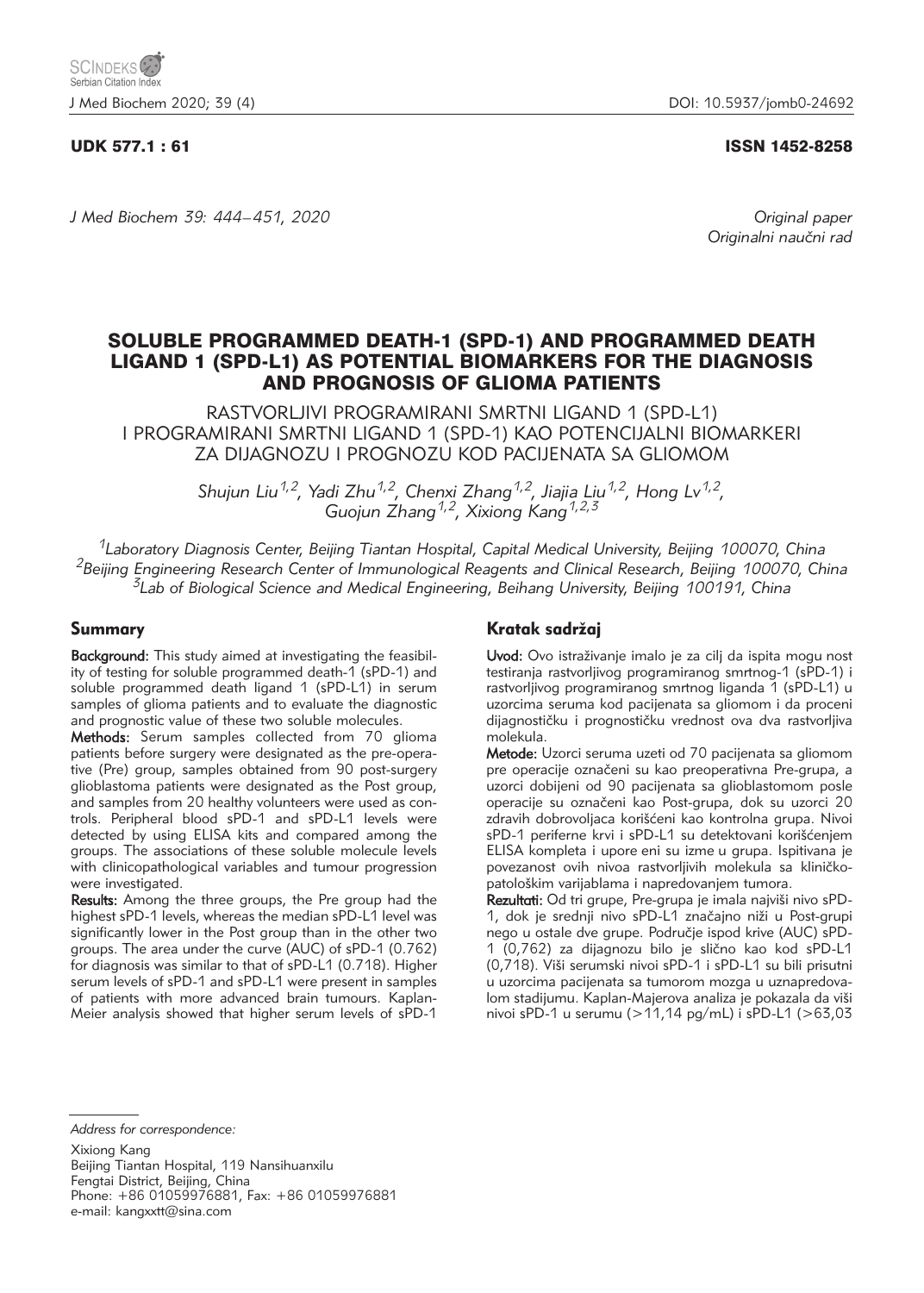$($  > 11.14 pg/mL) and sPD-L1 ( $>$  63.03 pg/mL) might predict shorter progression-free survival times of glioma patients.

Conclusions: This study showed that sPD-1 and sPD-L1 might be promising predictive biomarkers for the diagnosis and prognosis of glioma patients.

**Keywords:** soluble programmed death-1, soluble programmed death ligand 1, glioma, biomarkers, prognosis

### Introduction

Gliomas comprise the majority of malignant brain tumours in adults and are characterized by a high recurrence rate and poor overall survival (1). According to the World Health Organization (WHO) guidelines, gliomas are categorized into four grades (I to IV), where low-grade gliomas include grade I and grade II, and high-grade gliomas, which are aggressive, include grade III and grade IV glioblastoma (GBM) (2). Despite the use of comprehensive treatments, including neurosurgical resection, radiotherapy and chemotherapy, the prognosis of glioma patients remains poor, especially GBM, which tends to recur and is associated with short survival time (3).

The discovery of immune checkpoints has provided novel therapeutic targets, which have brought hope, especially for brain tumour immunotherapy (4). The programmed death-1 (PD-1) protein and its ligand, programmed death ligand 1 (PD-L1), are the most intensely investigated immune checkpoints in the era of immuno-oncology. PD-1 has been reported to be expressed by activated T cells and to mediate immuno-suppression (5). PD-L1 is overexpressed by tumour cells and interacts with PD-1, which triggers the anergy or apoptosis of T cells and thereby contributes to tumour immune escape and tumour progression (6). Many clinical studies have demonstrated that the expression of PD-L1 on tumour cells or in the tumour microenvironment is associated with poor clinical prognosis and can predict the progression of several types of tumours (7–9), and this molecule has become the most widely adopted indicator of tumour progression (10).

PD-L1 is expressed not only on the surface of cells but also in soluble form in the circulation, with the amount in circulation being related to the number of PD-L1-expressing cells (11). Similar to membranebinding PD-L1, soluble PD-L1 (sPD-L1) has a predictive value for cancer (12), with a high level of sPD-L1 being associated with an increased risk of tumour progression (13). Circulating soluble PD-1 (sPD-1) in the bloodstream is believed to block the PD-1/PD-L1 signalling pathway and is thus used as an indicator of immune balance (14).

Accumulating studies have characterized the expression of PD-L1 in glioma (15, 16). PD-L1 expression in tissue was found to be positively associpg/mL) mogu ukazati na kraće vreme preživljavanja pacijenata sa gliomom bez progresije.

Zaključak: Ova studija je pokazala da se sPD-1 i sPD-L1 mogu smatrati obećavajućim prediktivnim biomarkerima za dijagnozu i prognozu pacijenata sa gliomom.

Ključne reči: rastvorljivi programirani smrtni-1, rastvorljivi programirani smrtni ligand 1, gliom, biomarkeri, prognoza

ated with WHO grade (17) and described as a negative prognostic marker in glioma patients (18). These findings raised our interest in determining whether soluble immune checkpoints can serve as biomarkers, as do their membrane-bound forms, in gliomas.

In the present study, we addressed three hypotheses through clinical comparisons and found the following: (a) sPD-1 and sPD-L1 levels in the circulation were higher in glioma patients than in healthy controls; (b) the levels were modified by surgical resection, and (c) sPD-1 and sPD-L1 in peripheral blood have the potential to predict glioma recurrence. This report provides insight into potential biomarkers for diagnosis and prognosis in gliomas.

# Materials and Methods

The study was approved by the Ethics Committee of Beijing Tiantan Hospital. Written informed consent for the procedures and publishing of data was obtained from the patients and their families. All procedures were performed after obtaining informed consent in accordance with the approved protocol.

#### *Patients and samples*

This study enrolled two independent groups of glioma patients from Beijing Tiantan Hospital who received maximal safe resection and had histologically confirmed glioma.

Patients with brain tumours who underwent magnetic resonance imaging (MRI) between January 2016 and April 2018 were selected, and blood samples were prospectively collected before their surgical resections. Seventy patients with pathologically confirmed gliomas were incorporated into the pre-operative (Pre) group. Tumour volumes were measured via T2/FLAIR brain MRI.

The Pre group included six patients with gangliogliomas (GGs), 19 with low-grade astrocytomas (LGAs), 7 with oligodendrogliomas (ODGs), 12 with anaplastic gliomas (AGs) and 26 with GBMs. According to the WHO classification, 70 glioma patients were divided into grade I (8, 11.4%), grade II (23, 32.9%), grade III (13, 18.6%) and grade IV (26, 37.1%). Patients were followed-up to evaluate progression by brain MRI examinations. Progression was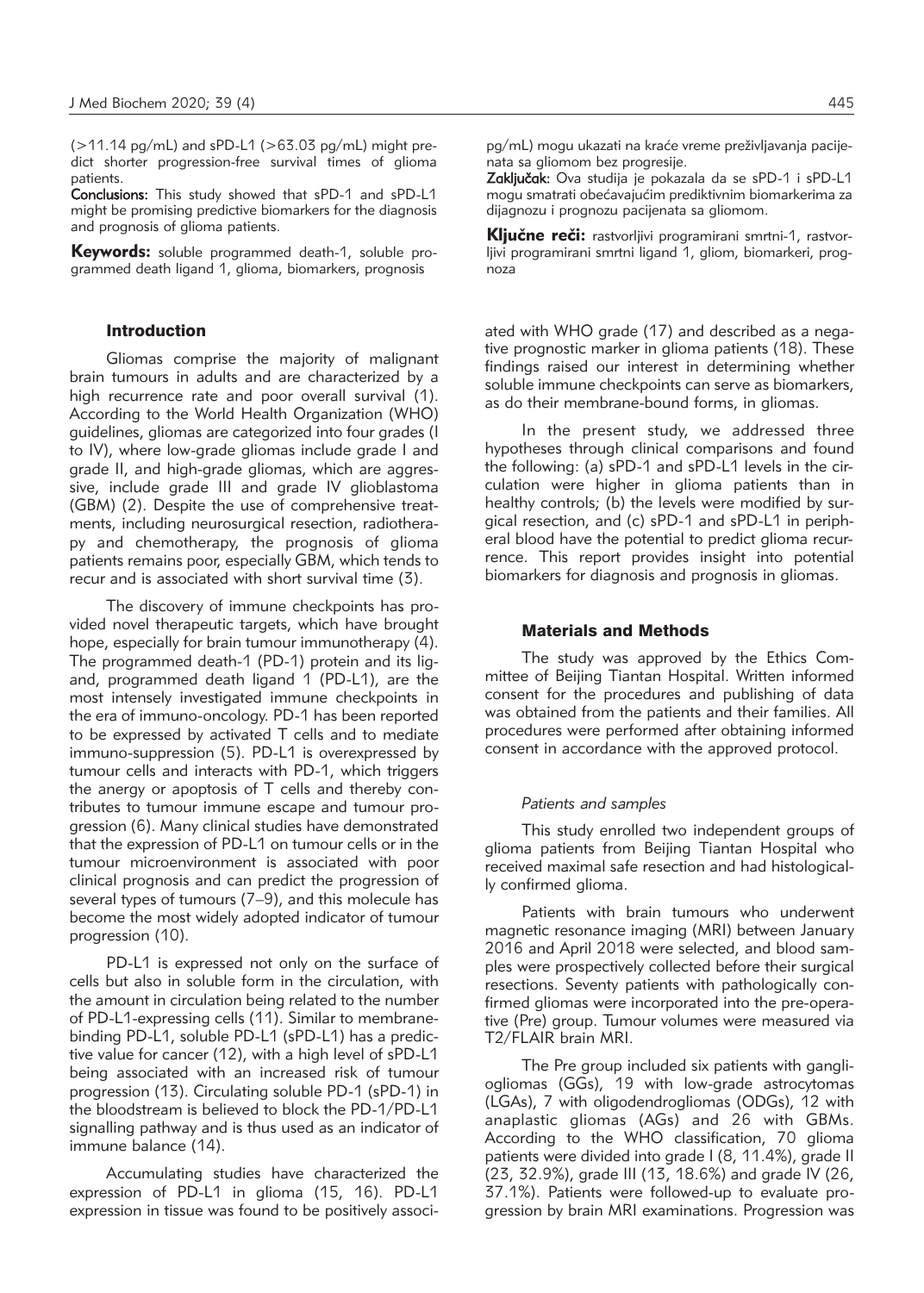defined according to the Response Assessment in Neuro-Oncology (RANO) criteria, and progressionfree survival (PFS) was defined as the date of resection to the date of progressive disease or death (19). PFS was the endpoint.

An independent cohort of 90 patients with GBM was used as the post-operative (Post) group. These patients were initially diagnosed between 2013 and 2017, and blood samples were obtained from each subject 5 to 15 days after surgery. The clinical data were extracted from medical records.

All cases were diagnosed histologically based on the 2007 WHO classification guidelines by the Department of Pathology at the Beijing Tiantan Hospital. Patients were eligible for this study if they had a newly diagnosed glioma and a complete surgical resection. None of the patients received chemotherapy, radiation or other immunotherapy.

We also analysed 20 healthy volunteers as a healthy control (HC) group; these volunteers had no cancer and no chronic diseases and were recruited during routine periodic medical examinations.

# *Blood sampling*

Patients' serum was obtained from residual blood samples that had been collected for other laboratory tests. To remove blood cells, serum tubes were centrifuged at 3,000 revolutions per minute for 10 min at room temperature. Separated serum samples were immediately stored at -80 °C until analysis. The repeated freezing and thawing of samples was avoided.

#### *Measurement of serum sPD-1 and sPD-L1*

Serum levels of both sPD-1 and sPD-L1 were examined using specific enzyme-linked immunosorbent assay (ELISA) kits from Cusabio Biotech (Wuhan, China) according to the manufacturer's protocol. Each sample was tested in duplicate. The detection limit for ELISA was 3.9 pg/mL.

### *Statistical analysis*

The variables were investigated using Shapiro-Wilk tests to determine whether they were normally distributed. Continuous variables were displayed as the mean  $\pm$  standard deviation (SD) or median with the minimum-maximum range. As most of the variables were not normally distributed, nonparametric methods were used for analysis. Differences in serum levels between cohorts were determined by using the Mann-Whitney or Kruskal-Wallis test. For the subanalysis of a statistically significant test, Bonferroni correction was used. Cut-off values for defining the high and low values of each variable were determined using receiver operating characteristic (ROC) analysis. PFS curves were performed using the Kaplan-Meier (K-M) method. A log-rank test was adopted to compare the survival curves. In the box plots, the horizontal lines indicate the median.

Statistical analyses were performed with SPSS (version 24.0, IBM, New York, USA). Statistical significance was defined as  $p < 0.05$  (\*) or  $p < 0.001$  (\*\*\*). Figures were constructed using GraphPad Prism (version 7, GraphPad Software, San Diego, California, USA).

## **Results**

#### *Patient characteristics*

A total of 160 patients with glioma were included in the cohort study. In the Pre group, there were 70 patients representing cases of gliomas before resection. In the Post group, there were 90 glioblastoma patients whose blood samples were obtained 5– 15 days after surgery. A total of 20 healthy volunteers were enrolled in the HC group. The characteristics and concentrations of sPD-1 and sPD-L1 are summarized in *Table I*.

|                                     | Pre group           | Post group          | HC group            | p                    |
|-------------------------------------|---------------------|---------------------|---------------------|----------------------|
| l N                                 | 70                  | 90                  | 20                  |                      |
| Age (year)                          | $40.41 \pm 16.37$   | $45.30 \pm 15.48$   | $37.65 \pm 11.81$   | 0.068                |
| Sex (M/F)                           | 39/31               | 57/33               | 10/10               | 0.432                |
| Tumour size (cm <sup>5</sup> )      | 45.80 (1.50-472.50) | 71.30 (4.00-490.00) |                     | 0.181                |
| $ $ sPD-1 (pg/mL) <sup>a</sup>      | 11.28 (3.20–80.24)  | $8.79(0 - 63.13)$   | $6.42(0 - 31.31)$   | < 0.001 <sup>b</sup> |
| $\vert$ sPD-L1 (pg/mL) <sup>a</sup> | 49.96 (22.08–82.13) | 8.97 (0-55.98)      | 34.48 (23.00-45.64) | $< 0.001^b$          |

Table I Baseline patient characteristics and serum levels in different groups.

Kruskal-Wallis test

a Median (min-max)

b Statistically significant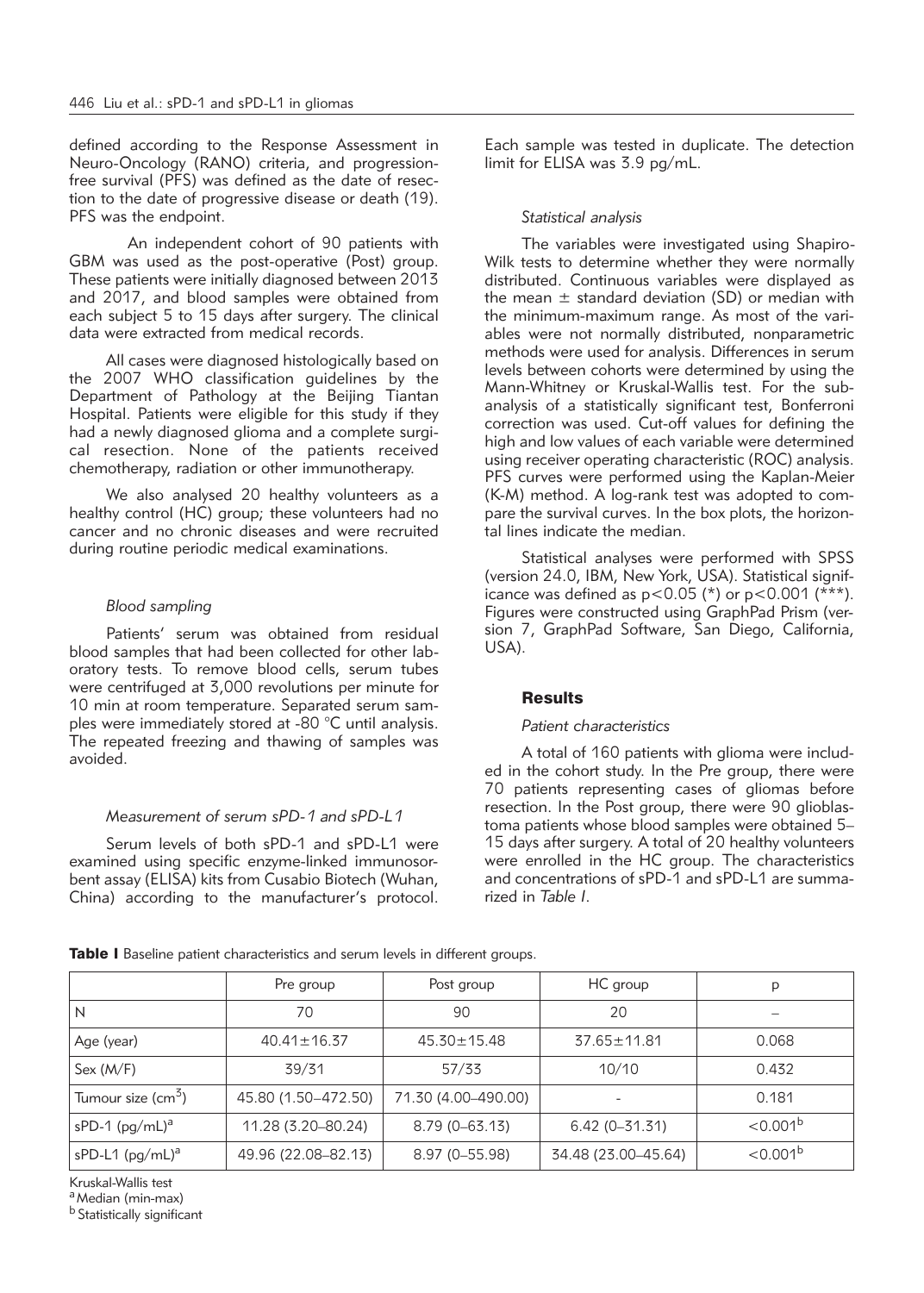

Figure 1 Serum levels of markers in glioma patients and healthy controls. (A) Serum sPD-1. (B) Serum sPD-L1.

As shown in *Figure 1*, no difference was found in age or sex among the three groups. The intergroup differences in the concentration medians of both sPD-1 and sPD-L1 were statistically significant (p<0.001). Additionally, we found more significant levels of the soluble proteins in the serum of patients who received resections than in those who did not (*Figure 1*).

Serum sPD-1 levels were significantly higher in the Pre group than in the HC group  $(p < 0.001)$ and Post group (p=0.050). Compared with the HC group, the Post group had higher median sPD-1 levels (p=0.039) (*Figure 1A*).

The sPD-L1 levels in the Post group were significantly lower than those in the Pre group  $(p<0.001)$ and HC group (p<0.001). The sPD-L1 concentration did not differ significantly between the Pre and HC groups (p=0.369) (*Figure 1B*).

# *The diagnostic value of sPD-1 and sPD-L1 in glioma*

The ROC curve and area under the curve (AUC) were used to assess the ability of the soluble molecules to allow discrimination between patients and healthy subjects.

The optimal cut-off value of sPD-1 was 11.05 pg/mL, as defined by ROC curves for newly diagnosed glioma patients, with an AUC value of 0.762 (95% confidence interval (CI) 0.638–0.886, p<0.001). The optimal cut-off value for sPD-L1 was 46.16 pg/mL, with an AUC of 0.718 (95% CI 0.616- 0.819, p=0.003) (*Figure 2*).



Figure 2 ROC curve analysis of serum sPD-1 and sPD-L1 concentrations in newly diagnosed glioma patients.

#### *Correlations between serum concentrations and disease features*

Clinicopathological information of all 70 patients in the Pre group was recorded. Comparisons of serum sPD-1 and sPD-L1 levels in each disease feature are shown in *Table II*. There were no significant differences in the levels of either soluble marker concerning sex, age, and tumour size (all p>0.05).

As shown in *Table II*, the concentrations of sPD-1 and sPD-L1 differed significantly according to grade (mild vs advanced) ( $p < 0.001$  and  $p = 0.027$ , respectively). In addition, sPD-1 levels differed among histopathological types (p<0.001). Although sPD-L1 level varied by pathological type, no significant difference was observed  $(p=0.057)$ .

As indicated in *Figure 3*, the concentration of sPD-1 was increased in GBM (WHO grade IV) relative to low-grade gliomas, such as ODG (grade I), LGA and ODG (grade II). Interestingly, sPD-L1 level was much higher in GBM than in the other lower-grade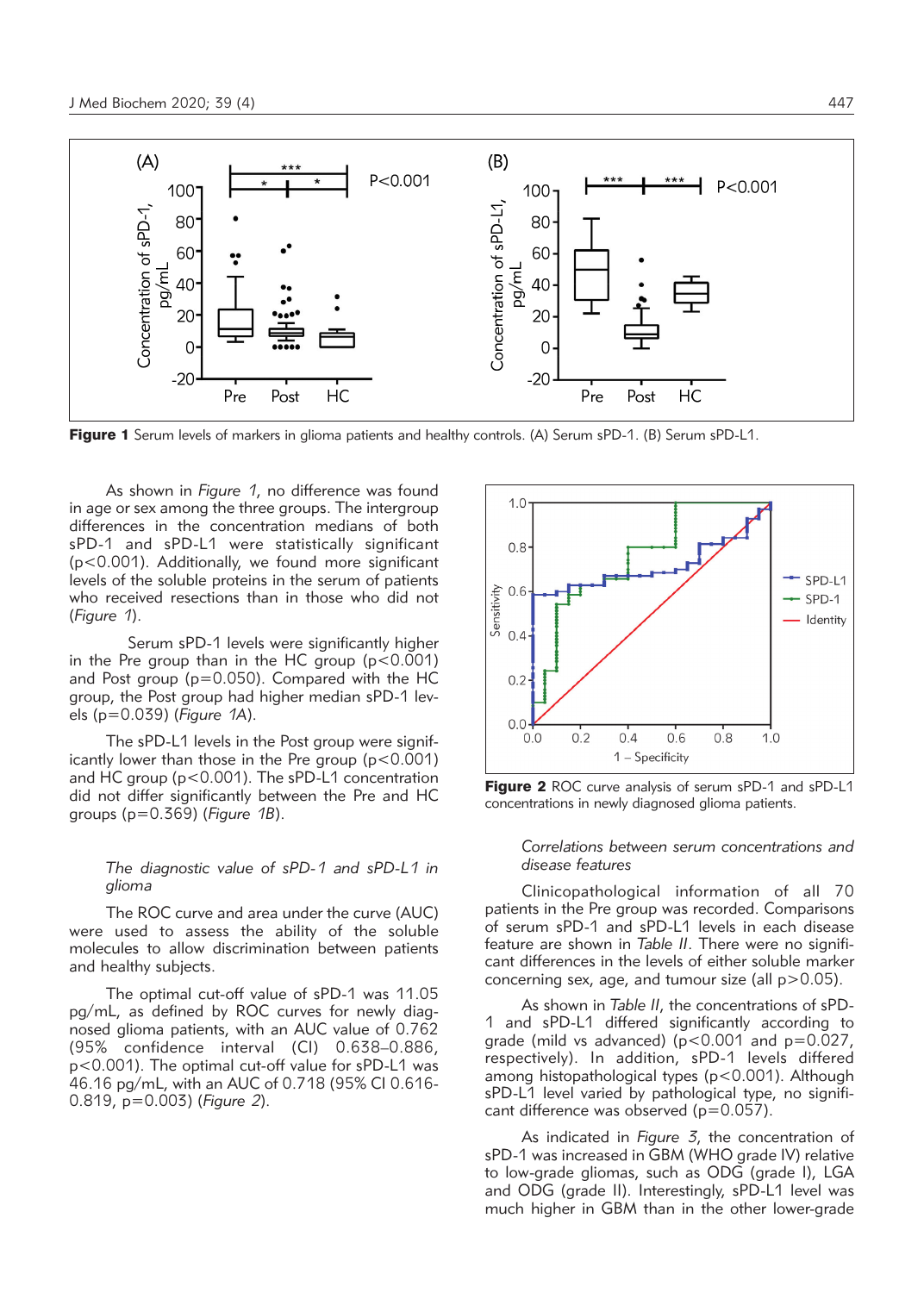| Variable                    | Category     | Cases          | sPD-1 (pg/mL)a       | p value            | sPD-L1 (pg/mL)a     | p value            |
|-----------------------------|--------------|----------------|----------------------|--------------------|---------------------|--------------------|
| Age (years)                 | $\leq$ 18    | 11             | 7.28 (5.27-30.11)    | 0.556              | 50.06 (24.88-71.92) | 0.898              |
|                             | $19 - 60$    | 47             | 11.36 (3.20-57.24)   |                    | 49.57 (22.08-82.13) |                    |
|                             | >60          | 12             | 23.55 (5.24-80.24)   |                    | 53.98 (23.24-80.82) |                    |
| Sex                         | Male         | 39             | 11.36 (3.36-52.64)   | 0.718              | 52.32 (22.08-82.13) | 0.732              |
|                             | female       | 31             | 11.20 (3.20-80.24)   |                    | 49.47 (22.53-80.82) |                    |
| Tumour size $\text{cm}^3$ ) | 45.8         | 35             | 10.51 (3.20-80.24)   | 0.545              | 45.12 (22.08-82.13) | 0.681              |
|                             | $\geq 45.8$  | 35             | 14.13 (4.92-44.08)   |                    | 53.96 (22.53-79.53) |                    |
| Grade (WHO)                 |              | 8              | $6.18(3.36 - 15.21)$ | 0.000 <sup>b</sup> | 31.12 (25.28-59.63) | 0.027 <sub>b</sub> |
|                             | $\mathbf{I}$ | 23             | 7.68 (3.20-52.64)    |                    | 43.98 (22.53-73.34) |                    |
|                             | III          | 13             | 11.36 (4.78-57.24)   |                    | 49.57 (23.62-71.45) |                    |
|                             | IV           | 26             | 23.58 (6.82-80.24)   |                    | 59.58 (22.08-82.13) |                    |
| Histopathological<br>type   | GG           | 6              | 7.34 (4.20-15.21)    | 0.000 <sup>b</sup> | 31.12 (25.28-59.63) | 0.057              |
|                             | <b>LGA</b>   | 19             | $6.89(3.20 - 57.24)$ |                    | 40.31 (22.53-73.34) |                    |
|                             | <b>ODG</b>   | $\overline{7}$ | 8.92 (4.92-14.13)    |                    | 56.43 (23.08-65.76) |                    |
|                             | OG           | 12             | 10.94 (4.78-28.72)   |                    | 47.34 (23.62-62.80) |                    |
|                             | <b>GBM</b>   | 26             | 23.58 (6.82-80.24)   |                    | 57.58 (22.08-82.13) |                    |
| Recurrence                  | $(+)$        | 21             | 23.20 (6.89-44.08)   | 0.000 <sup>b</sup> | 54.00 (22.08-82.13) | 0.198              |
|                             | $(-)$        | 49             | 8.34 (3.20-80.24)    |                    | 49.57 (22.53-80.82) |                    |

Table II Correlations between serum concentrations and disease features.

Mann-Whitney U test & Kruskal-Wallis test

a Median (min-max)

<sup>b</sup> Statistically significant



Figure 3 The diversity of serum levels in different glioma grades and different morphological types. (A & C) Soluble PD-1. (B & D) Soluble PD-L1.

gliomas, although the differences were not significant.

# *Prognostic potential of sPD-1/sPD-L1 for postsurgery glioma recurrence*

At a median follow-up time of 17.0 months (95% CI 17.66–21.0), postoperative recurrence had occurred in 21 patients at the time of data analysis.

As shown in *Table II*, a significant difference was observed in sPD-1 level between glioma-recurrence patients and progression-free survivors. Differences in sPD-L1 levels were not observed among the pathological types. In *Figure 4*, box plots of each soluble molecule are presented to the right of their corresponding ROC curves (*Figure 4C* & *D*).

We employed ROC curve analysis to assess the ability of serum sPD-1 and sPD-L1 to predict recur-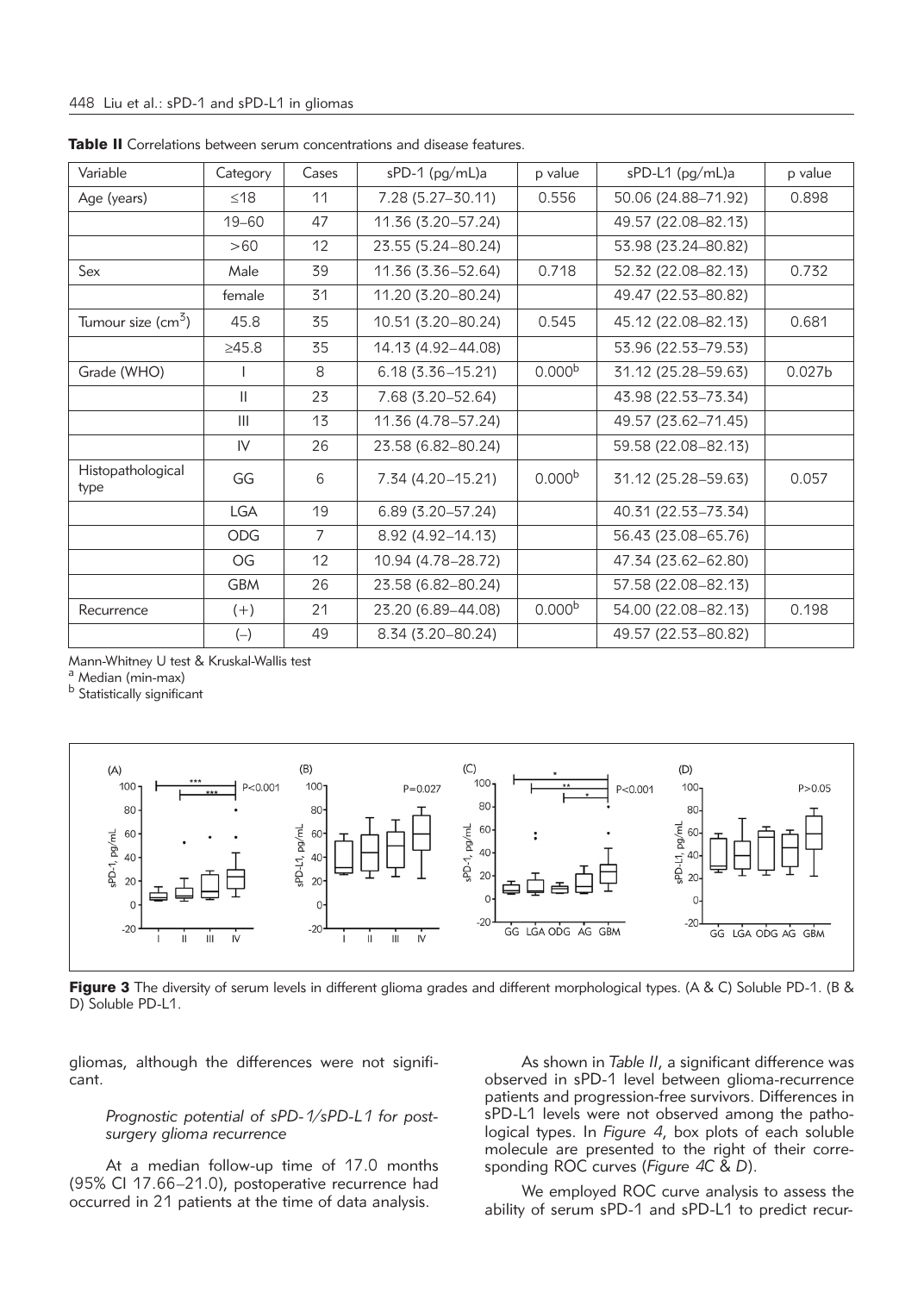

Figure 4 (A & B) ROC curve analyses of serum sPD-1 and sPD-L1 levels for predicting glioma recurrence. (C & D) Serum levels of each marker in patients with recurrence and progression-free survivors; the red dashed lines indicate the optimal cut-off values. (E & F) Kaplan-Meier analysis of PFS in patients with high and low serum levels of sPD-1 and sPD-L1.

rence. As shown in *Figure 3A* & *B*, the optimal cut-off value of sPD-1 was 11.14 pg/mL, as defined by ROC curves for tumour recurrence, with an AUC value of 0.789 (95% CI 0.683–0.894, p<0.001). The optimal cut-off value for sPD-L1 was 63.03 pg/mL, with an AUC value of 0.598 (95% CI 0.448–0.748, p=0.198).

The patients were classified as having low or high levels of each marker by using the optimal thresholds mentioned above. For both sPD-1 and sPD-L1, we noted markedly significant differences in PFS between the high- and low-level groups (*Figure 4E* & *F*).

Kaplan-Meyer analyses indicated that high sPD-1 concentrations (>11.14 pg/mL) predict shorter PFS times, with a median of 25.0 months for glioma patients (log-rank p<0.001) (*Figure 4E*).

Similarly, patients with a high level of sPD-L1 (>63.03 pg/mL) have a poorer PFS rate than patients with a low level of sPD-L1 (median progression time with high vs. low: 20.0 months vs 32.0 months; log-rank p = 0.030) (*Figure 4F*).

#### **Discussion**

With the remarkable clinical success of immune checkpoint inhibitors in several refractory tumours, PD-1 and its ligand PD-L1 have generated increasing interest in exploring potential treatment targets and promising biomarkers in glioma therapies (20, 21). In the present study, we characterized the expression of soluble PD-1 and PD-L1 in the serum of newly diagnosed glioma patients and investigated the potential predictive roles of these markers.

Prior studies indicated that the secretion of sPD-1 and sPD-L1 in sera might be relevant to the corresponding membrane-bound molecules on tumour cells or immune cells (22). Therefore, we hypothesized that higher levels of these soluble molecules might be detected in the blood of tumour patients than in the blood of healthy individuals. As expected, elevated sPD-1 and sPD-L1 levels were detected in the pre-operative sera of 70 glioma patients relative to the levels in healthy controls. In addition, we observed markedly decreased circulating levels in 90 GBM patients after tumour resections. The preliminary results suggested that the decrease in concentrations might be related to the removal of the tumour. We performed a ROC curve analysis to iden-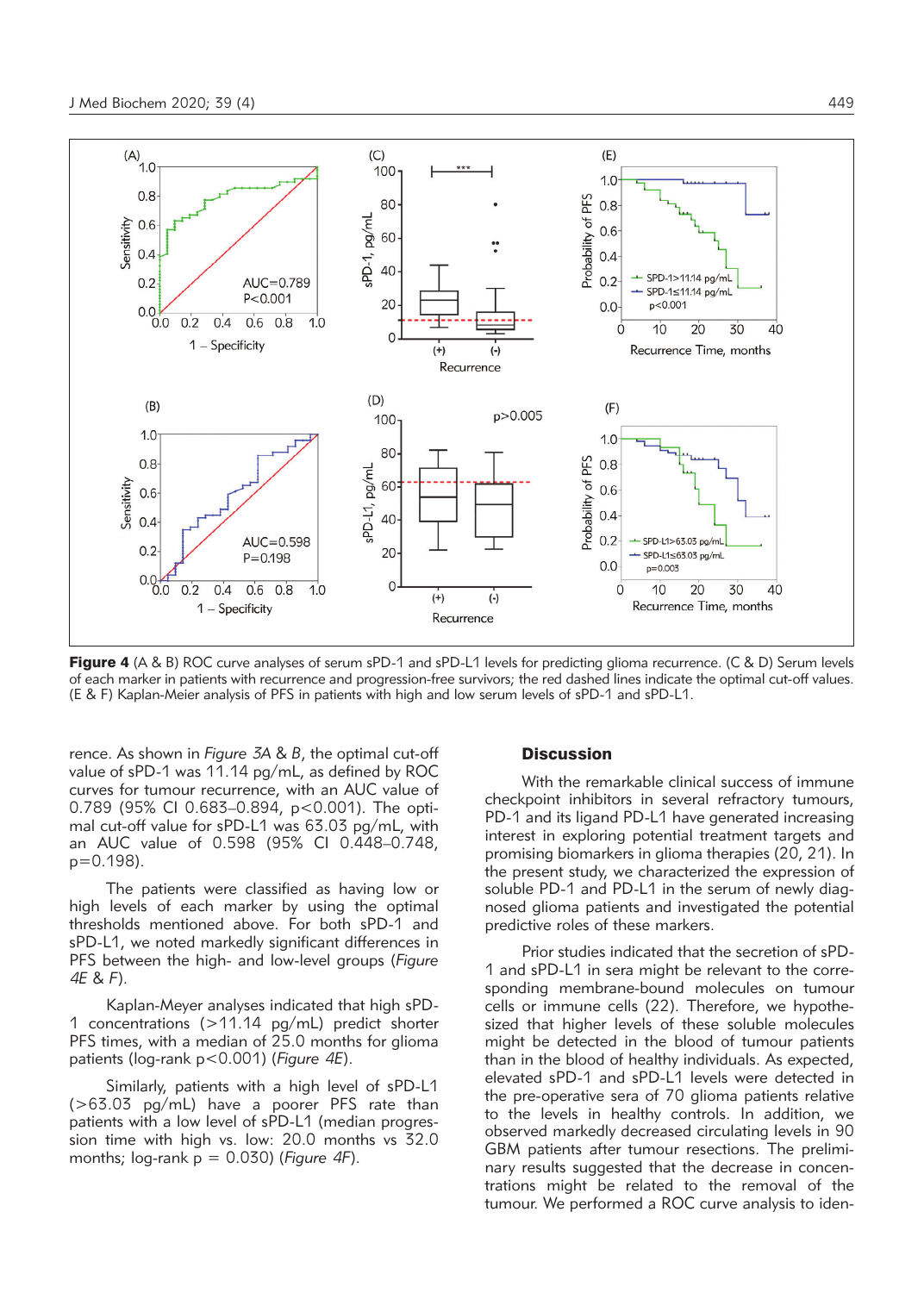tify the optimal cut-off value for glioma diagnosis. The AUC of sPD-1 level was considered adequate for diagnosing gliomas and was similar to that of sPD-L1 (0.762 and 0.718, respectively). These results support sPD-1 and sPD-L1 as potential diagnostic markers.

Recent studies have shown that PD-1 and PD-L1 are highly expressed in malignant gliomas and that their expression is closely associated with malignant grades and adverse outcomes (23, 24). Consistent with these studies, our data revealed trends of higher serum sPD-1 and sPD-L1 levels with increasing malignancy grade. Notably, we found that patients with GBM showed markedly higher serum levels of sPD-1/sPD-L1 than did patients with lowergrade gliomas. Some studies have shown that high levels of soluble PD-1 and PD-L1 are associated with worse clinical outcomes in several types of tumours (25, 26); moreover, researchers have speculated that the expression of these markers in peripheral blood reflects the immune environment and have shown them to be highly correlated with malignant neoplasm behaviour (7). Since gliomas are the most aggressive form of brain neoplasms, with a high recurrence rate, we speculate that high serum levels of sPD-1/PD-L1 in gliomas might have the potential to predict tumour recurrence and progression.

ROC curves were constructed to assess the efficacy of sPD-1 and sPD-L1 in predicting glioma recurrence. Although sPD-L1 failed to predict tumour recurrence (p>0.05), K-M analysis demonstrated that higher levels of sPD-L1 (higher than the threshold level determined from the ROC curves) were correlated with shorter PFS. Additionally, serum sPD-1 levels demonstrated good prognostic performance for PFS as revealed by ROC curve and K-M analyses. Therefore, circulating immune checkpoint parameters might serve as alternative markers for monitoring tumour aggressiveness in the post-surgery management of glioma.

However, the differences in circulating sPD-L1 level among histologic types in our research were not significant (p>0.05). In addition, we found that tumour size was not parallel to the serum level of

# **References**

- 1. Wang Y, Jiang T. Understanding high grade glioma: molecular mechanism, therapy and comprehensive management. Cancer letters 2013; 331(2): 139-46.
- 2. Louis DN, Ohgaki H, Wiestler OD, Cavenee WK, Burger PC, Jouvet A et al. The 2007 WHO Classification of Tumours of the Central Nervous System 2007; 114(2): 97–109.
- 3. Stupp R, Taillibert S, Kanner A, Read W, Steinberg D, Lhermitte B et al. Effect of Tumor-Treating Fields Plus Maintenance Temozolomide vs Maintenance Temo-

sPD-1 or sPD-L1 before resection, potentially due to the protective blood barrier; thus, the concentrations of these molecules in sera do not reflect tumour size. Another potential reason for the lack of observed differences in circulating sPD-L1 level among histologic types is that sPD-1 and sPD-L1 are not exclusive to tumour cells (27) and are released by diverse cell populations through different mechanisms, including intrinsic splicing (13, 28) and the cleavage of membrane-bound counterparts (11).

Although our study detected two potential markers for diagnosing and predicting recurrence in glioma patients, there are some limitations to the study. First, the composition of grades and the small number of patients limited our ability to detect and describe the predictive power of these soluble markers. Second, the clinical data of glioma patients lacked molecular classification in our hospital. As molecular classification paves the way for more precise medicine for gliomas (29), further research should attempt to investigate the associations of molecular markers with circulating sPD-1/PD-L1 levels in the peripheral blood of glioma patients.

# **Conclusions**

This study found elevated levels of sPD-1 and sPD-L1 in the serum of glioma patients relative to the levels in healthy patients, and these levels might be modified by tumour removal. In addition, higher serum sPD-1/sPD-L1 levels showed a predictive capacity for diagnosis and progression. This study provides clinical data that can inform future studies of the potential of soluble PD-1 and PD-L1 as biomarkers in malignant brain tumours.

*Acknowledgements.* This work was supported by the National Science and Technology Major Project of China (2018ZX10307415-003).

#### Conflict of interest statement

The authors declare that they have no conflict of interest.

zolomide Alone on Survival in Patients With Glioblastoma: A Randomized Clinical Trial. Jama 2017; 318(23): 2306–16.

- 4. Reiss SN, Yerram P, Modelevsky L, Grommes C. Retrospective review of safety and efficacy of programmed cell death-1 inhibitors in refractory high grade gliomas. J Immunother Cancer 2017; 5(1): 99.
- 5. Boussiotis VA, Chatterjee P, Li L. Biochemical signaling of PD-1 on T cells and its functional implications. Cancer J 2014; 20(4): 265–71.